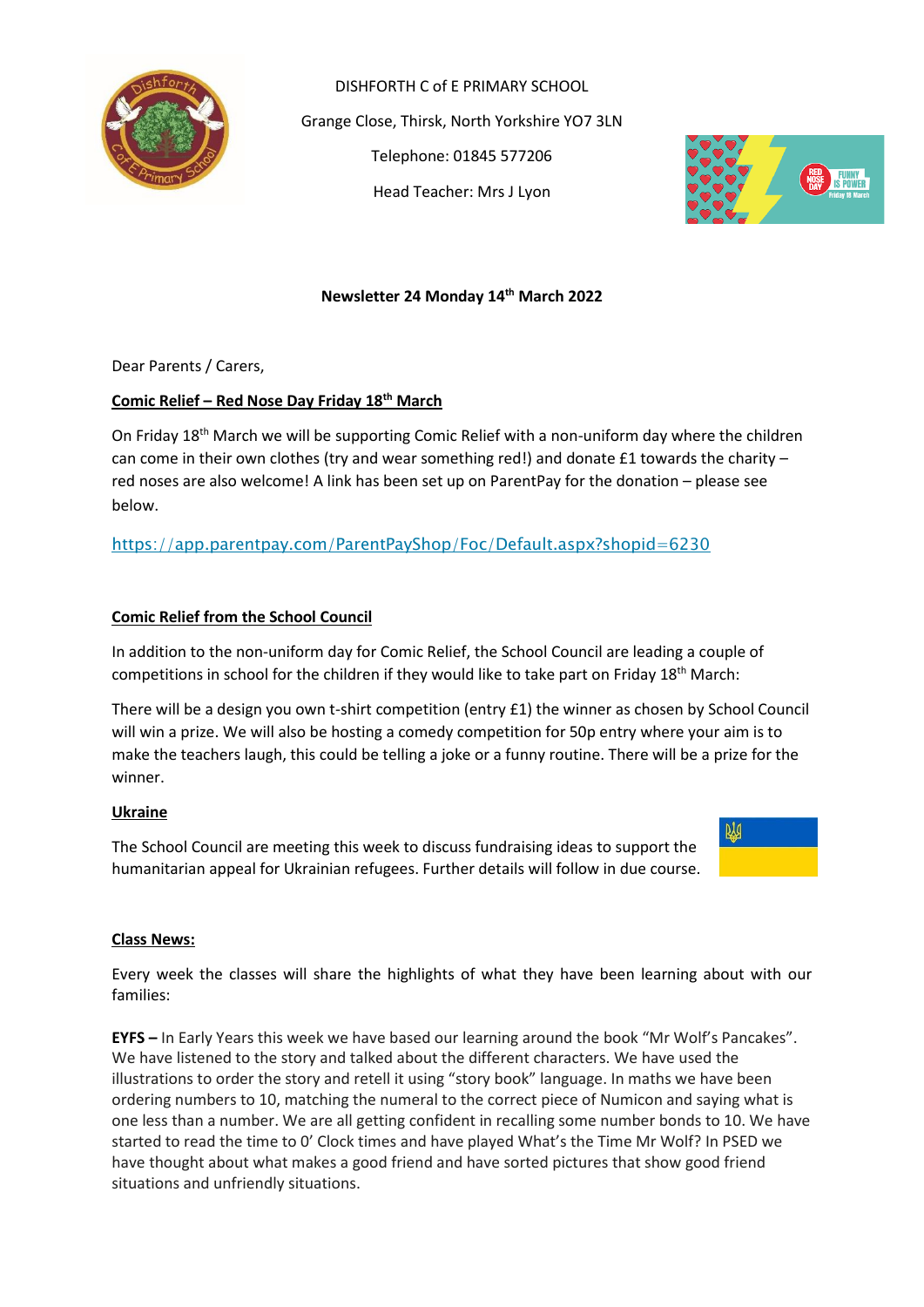**Class 1 –** In Class 1 this week, we looked at the story 'Flat Stanley' by Jeff Brown. The children spent time making predictions about what might happen next in the story. We looked at the use of possessive apostrophes and identified the different features of a letter. The children then wrote an imagined letter response to Stanley's best friend in California. Class 1 thought carefully about the size of their letters, the appropriate punctuation, finger spaces and separate paragraphs for different ideas. In Maths, we have continued to focus on Fractions. Year 1s have been learning to find a half of different numbers and have begun to explore quarters. Year 2s have been learning to find and recognise thirds in different mathematical problems. We then used what we had learnt to try some problem-solving challenges. In Science, we continued to look at the Seasonal transition from Winter to Spring. The children enjoyed recording their observations on the seasonal changes, paying particular attention to the change in day length. In Art, the children explored the medium of clay and the different tools that can be used to create different effects. The children began to plan what they would like their finished animal models to look like and the different steps required to achieve this.

**Class 2 –** In Class 2 this week we have worked on writing a setting description for our class text "The BFG" we have watched the opening of the film and discussed how Sophie must feel. In maths Year 3 have been looking at solving problems involving money and year 4 have looked at area. Our RE this week involves us researching how Hindus celebrate festivals. We have also enjoyed practicing for our production.

**Class 3 –** In class 3 we have completed a lot of a research around our new history topic, Earnest Shackleton. The children have written their own C.V.'s in the perspective of one of the crew members, thinking carefully about how it should be structured and what key features they need to include. In maths, we have really enjoyed recapping long multiplication and challenging ourselves to answer a variety of questions. We have also been working hard to calculate the perimeter and area of different 2D shapes. Class 3 have loved creating their own podcasts in PSHE and have thought about how to present their ideas on having a healthy lifestyle. Finally, on Wednesday we researched the finding of the ship, the Endurance. We will be following this up with some exciting writing opportunities next week.

# **Road Safety Talk – this Wednesday**

I am delighted to welcome Lauren Doherty to the school on Wednesday this week to talk to the children about road safety.

Lauren was involved in a life-changing road accident in 2008 that left her completely paralysed and needing two assistants at all times. This led her to launch 'Road Safety Talks' – a charity that aims to educate people of the issues around road safety and reduce personal injury and death to road users. As a result of her efforts, Lauren has been awarded within the Queen's 2021 Birthday Honours List. and will receive a British Empire Medal (BEM) for Services to Education.

Further information about the charity can be found on the link below.

<http://roadsafetytalks.co.uk/about-the-charity/>

### **Year 5 Enrichment Day – postponed to Monday 21st March**

Year 5 will have the opportunity to experience a day at a secondary school on Monday 21<sup>st</sup> March where they have been invited to Thirsk High School.

Year 5 children need to go in their PE kit and take a warm coat. They will also need a packed lunch, water bottle and a £1 voluntary contribution towards their Technology sessions.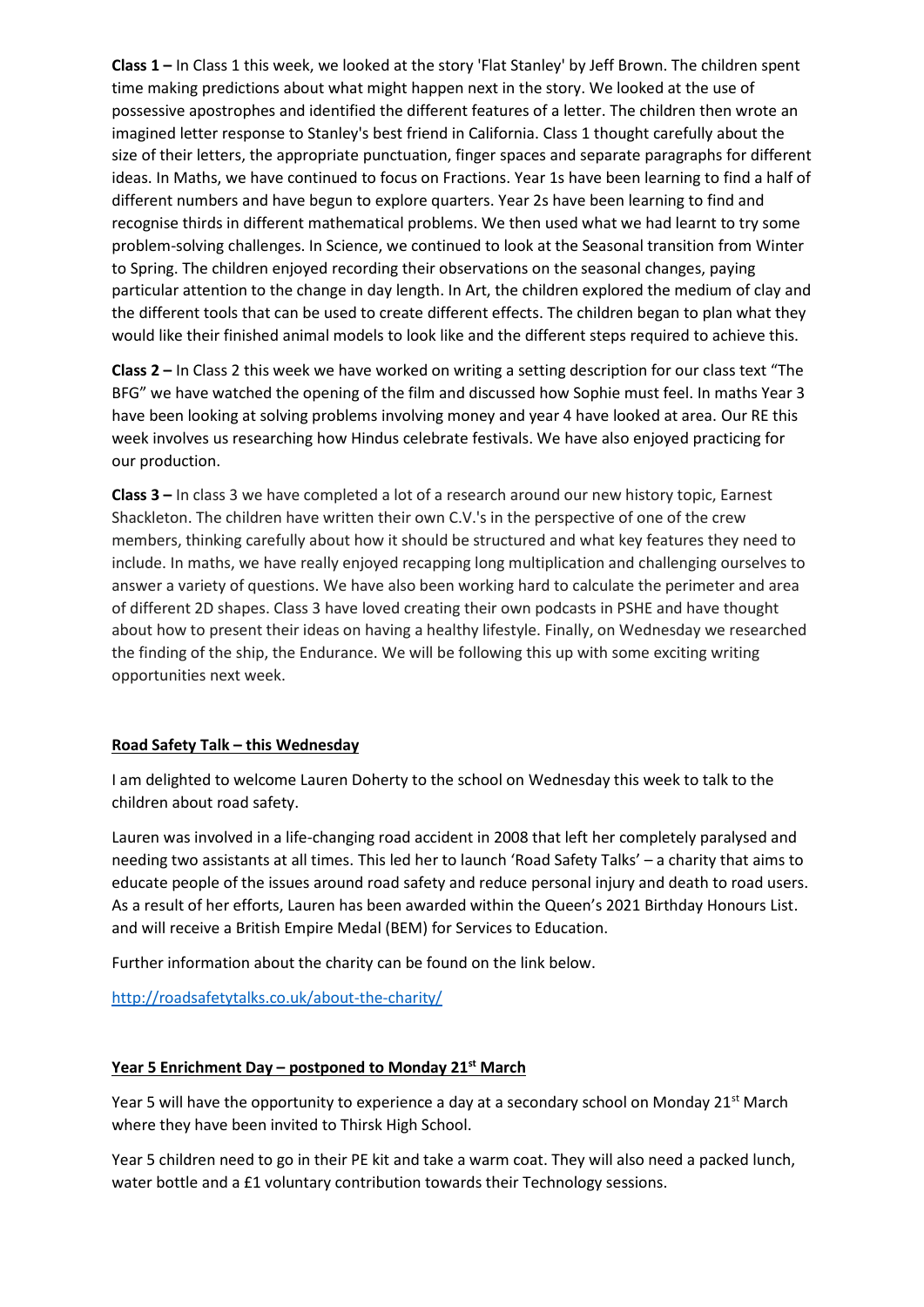To ensure that the children arrive at Thirsk School for 9.00am, the minibus will be leaving at 8.40am so Year 5 need to be at school, **for 8.35am**. Traffic permitting, they should be back at Dishforth School for collection at **3.30pm**.

# **Boxercise Workshop – 22 nd March**

On the 22<sup>nd</sup> March the children will be participating in a Boxercise workshop in school – please ensure all children have their PE kit in school on this day.

## **Families can save around £450 a year with free school meals – information from North Yorkshire**

As families across the county are feeling the pinch due to the rising cost of living, one way in which many people could save money, is by taking advantage of the free school meals, which may be available to them. This could save £450 a year. All children in Reception, Year 1 and Year 2 automatically qualify for a free meal with no means testing required. Children in Year 3 onwards can also benefit if their parents are eligible for certain income support and allowances, support under the immigration and Asylum Act, child tax credit, working tax credit or universal credit. Help us to make sure as many families as possible are taking up the chance for a free meal by telling friends, family and the people we work with in our communities. Anyone can check eligibility and apply online: [www.northyorks.gov.uk/free-school-meals](http://www.northyorks.gov.uk/free-school-meals)

## **AWARDS**

### **Celebration Assembly**

On Friday, we had our Celebration Assembly. This week the following children were given our weekly awards;



### **Ribbons**

**EYFS** – This week the class ribbon goes to someone who has made super progress in following instructions and working alongside an adult – this week the ribbon goes to Cyrus!

**Class 1 -** The ribbon this week goes to someone for his fantastic attitude towards his learning. Well done to Finnian!

**Class 2 –** The ribbon this week goes to someone who has settled in really well into Dishforth School and is a real asset to our class. She has learnt her role as a narrator in our play with passion and is really excited about the production. Well done Sophie!

**Class 3** – This week the ribbon is going to someone who has been working hard on his presentation in writing! He has also stood out for his excellent sportsmanship when playing hockey outside. The ribbon is going to Thomas!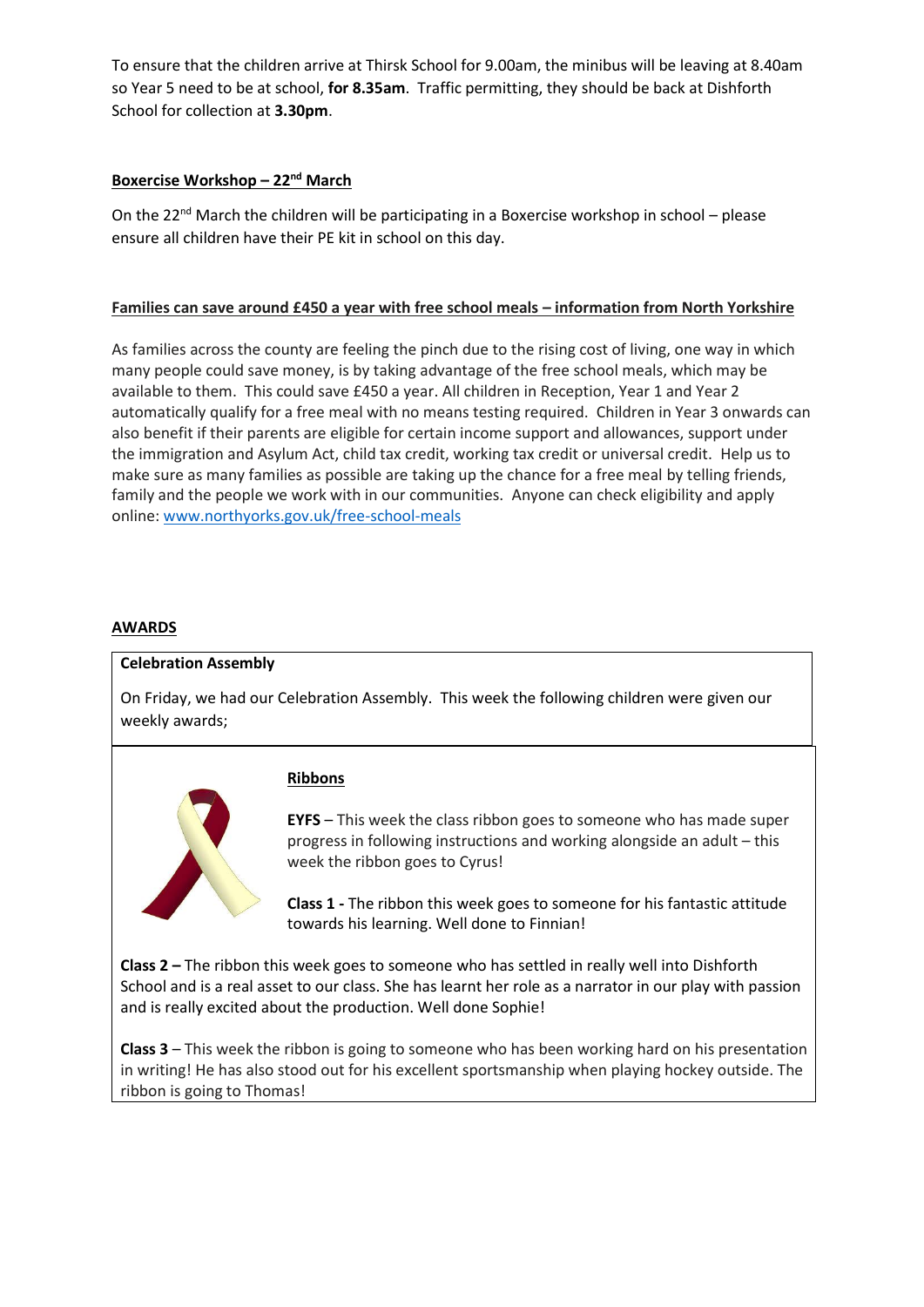#### **Values in Action**

This week our Values Award goes to someone for demonstrating our school values of compassion, perseverance and respect. This person was compassionate in maths and has also wanted to help others on the playground.



The award goes to who Lola was nominated by Josh N.

Well done, Lola!

Kind regards,

J M Lyon - Head Teacher

## **Diary Dates**

| <b>March 2022</b> |                                                                                                                                                                             |  |  |  |  |
|-------------------|-----------------------------------------------------------------------------------------------------------------------------------------------------------------------------|--|--|--|--|
| 16/3/22           | Road Safety Talk with Lauren Doherty                                                                                                                                        |  |  |  |  |
| 18/3/22           | Comic Relief Day - £1 non-uniform - red noses welcome!                                                                                                                      |  |  |  |  |
|                   | <b>School Council competitions:</b>                                                                                                                                         |  |  |  |  |
|                   | Design you own t-shirt competition (entry £1) the winner as chosen by<br>School Council will win a prize                                                                    |  |  |  |  |
|                   | Comedy competition for 50p entry where your aim is to make the teachers<br>laugh, this could be telling a joke or a funny routine. There will be a prize for<br>the winner. |  |  |  |  |
| 21/3/22           | Year 5 enrichment day at Thirsk High School                                                                                                                                 |  |  |  |  |
| 22/3/22           | Boxercise Workshop PE ALL CHIDLREN NEED PE KIT IN SCHOOL                                                                                                                    |  |  |  |  |
| 30/3/22           | Class 2 Production 'Peace Child' 6pm - further details to follow                                                                                                            |  |  |  |  |
| 31/3/22           | Class 2 Production 'Peace Child' 9.15am - further details to follow                                                                                                         |  |  |  |  |
| <b>April 2022</b> |                                                                                                                                                                             |  |  |  |  |
| 6/4/22            | Afternoon - Baldersby Church - whole school - parents invited 1.30pm                                                                                                        |  |  |  |  |
| 8/4/22            | Break-up for Easter at 2.30pm                                                                                                                                               |  |  |  |  |
| 25/4/22           | <b>TRAINING DAY</b>                                                                                                                                                         |  |  |  |  |
| 26/4/22           | School open for the summer term                                                                                                                                             |  |  |  |  |
| <b>May 2022</b>   |                                                                                                                                                                             |  |  |  |  |
| 2/5/22            | May Day - school closed for the day                                                                                                                                         |  |  |  |  |
| 9/5/22            | Year 6 SAT week                                                                                                                                                             |  |  |  |  |